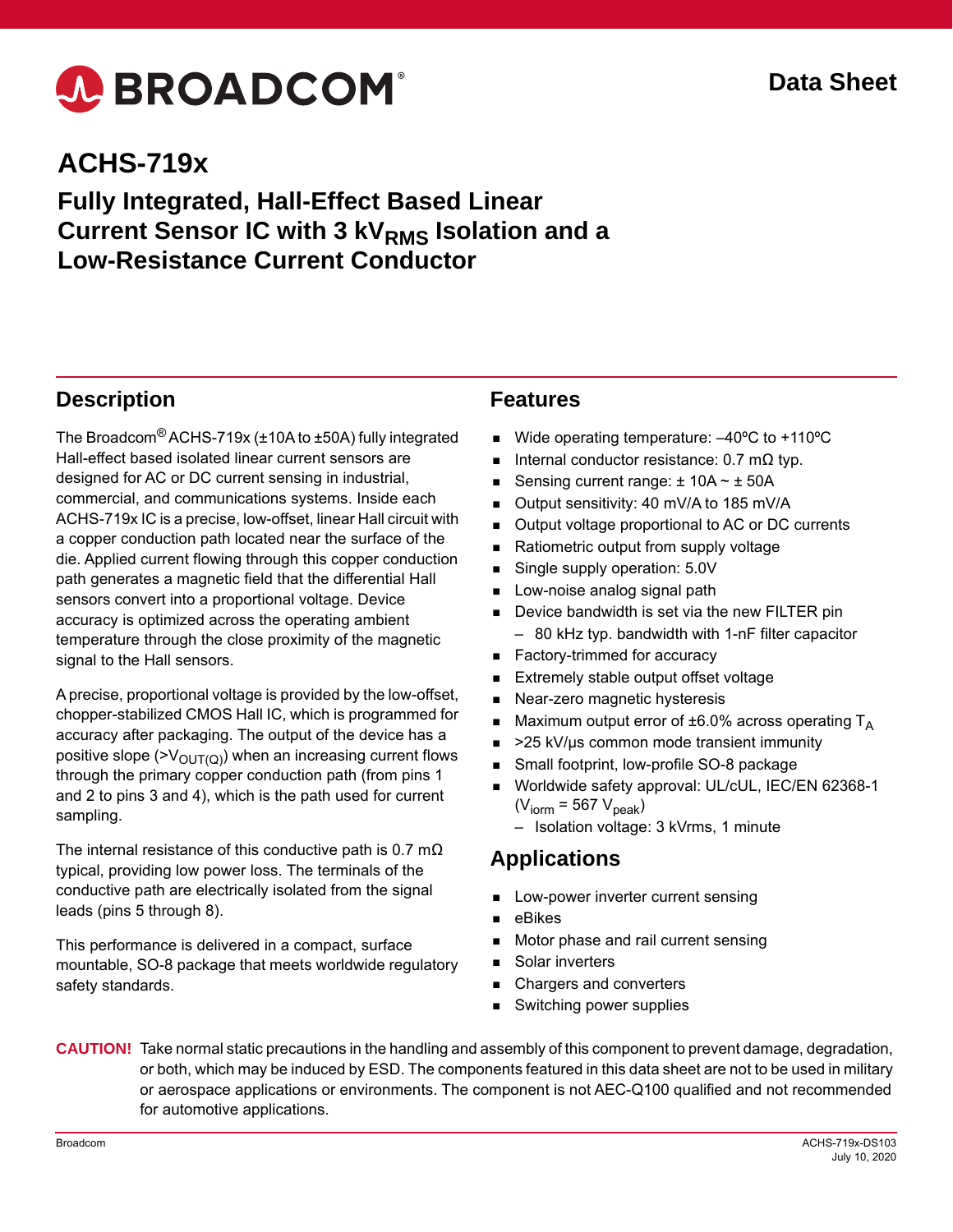| <b>Part Number</b> | <b>Current Range</b> | <b>Sensitivity</b> |
|--------------------|----------------------|--------------------|
| <b>ACHS-7191</b>   | ±10A                 | 185 mV/A           |
| <b>ACHS-7192</b>   | ±20A                 | 100 mV/A           |
| <b>ACHS-7193</b>   | ±30A                 | 66 mV/A            |
| <b>ACHS-7194</b>   | ±40A                 | 50 mV/A            |
| <b>ACHS-7195</b>   | ±50A <sup>a</sup>    | $40$ mV/A          |

a. Due to the package dissipation power limitations, the input power of ACHS-7195 must be derated at –25.2 mW/°C above 85°C on a 4-oz copper PCB.

### **Functional Diagram**



**NOTE:** The connection of a 1-µF bypass capacitor between pins 8 and 5 is recommended.

### **Pin Description**

| <b>Pin</b> | <b>Pin Name</b> | <b>Description</b>                                       |  | <b>Pin</b> | <b>Pin Name</b>  | <b>Description</b>        |
|------------|-----------------|----------------------------------------------------------|--|------------|------------------|---------------------------|
|            | IP+             | Terminals for current being<br>sampled; fused internally |  |            | $V_{DD}$         | Supply voltage relative t |
|            | $IP+$           |                                                          |  |            | $V_{\text{OUT}}$ | Output voltage            |
|            | IP-             | Terminals for current being                              |  |            | <b>FILTER</b>    | Filter pin to set bandwid |
|            | IP-             | sampled; fused internally                                |  | 5          | <b>GND</b>       | Output side ground        |

| Pin | <b>Pin Name</b>  | <b>Description</b>             |
|-----|------------------|--------------------------------|
| 8   | V <sub>DD</sub>  | Supply voltage relative to GND |
|     | ν <sub>ουτ</sub> | Output voltage                 |
|     | FII TFR          | Filter pin to set bandwidth    |
| 5   | GND              | Output side ground             |

# **Typical Application Circuit**

A typical application circuit of each ACHS-719x will have a 1-µF bypass capacitor and a filter capacitor as additional external components. The input side pin 1 and pin 2 are shorted together, and pin 3 and pin 4 are shorted together. The output voltage is directly measured from the  $V_{OUT}$  pin.

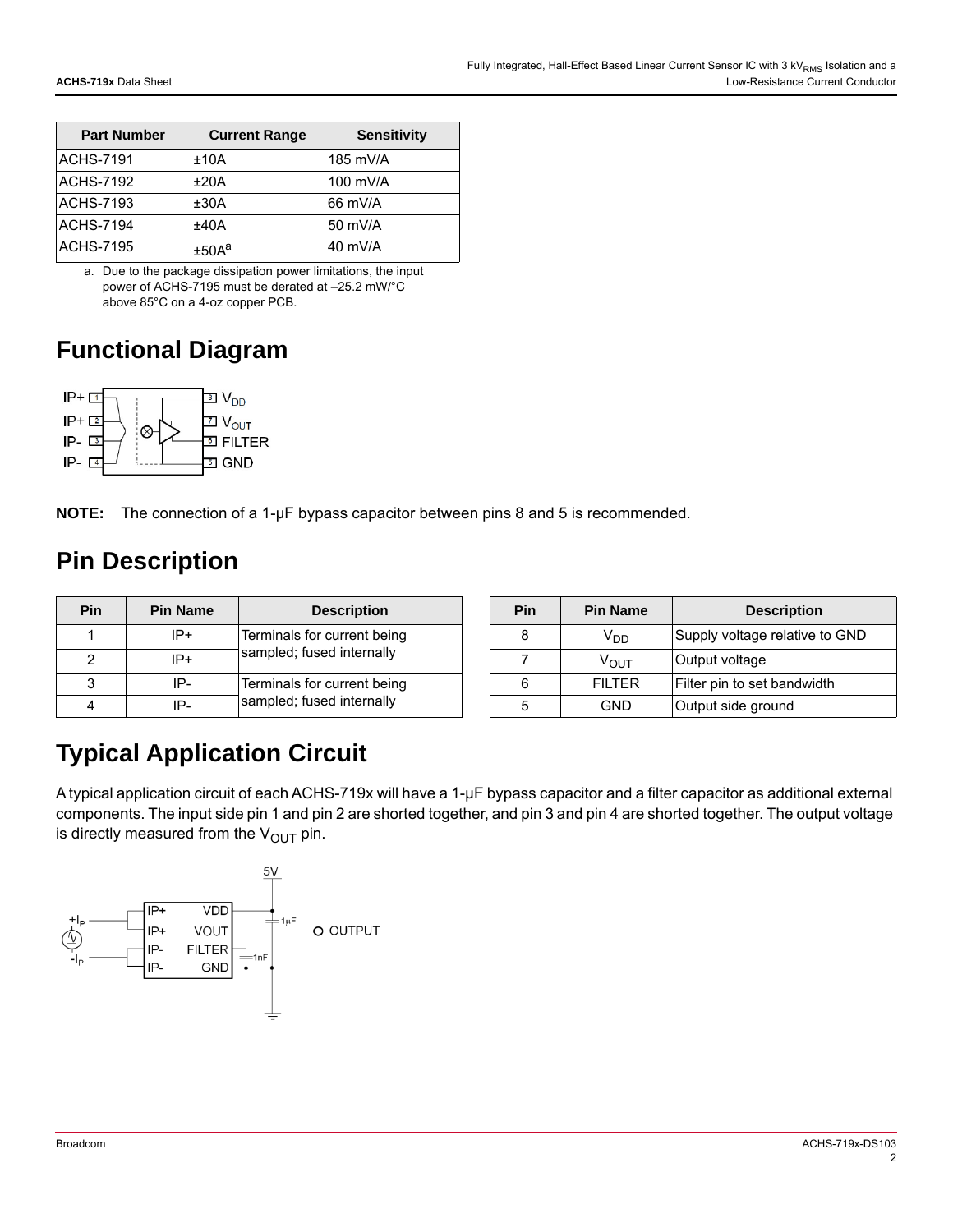## **Ordering Information**

|                    |                          | <b>Option</b>       |         |                      |             |                                         |               |
|--------------------|--------------------------|---------------------|---------|----------------------|-------------|-----------------------------------------|---------------|
| <b>Part Number</b> | <b>Current</b><br>Rating | (RoHS)<br>Compliant | Package | <b>Surface Mount</b> | Tape & Reel | UL 3 kV <sub>RMS</sub><br>1 min. Rating | Quantity      |
| <b>ACHS-7191</b>   | ± 10A                    | $-000E$             | $SO-8$  | X                    |             | X                                       | 100 per tube  |
|                    |                          | $-500E$             |         | X                    | X           | X                                       | 1500 per reel |
| <b>ACHS-7192</b>   | ±20A                     | $-000E$             |         | X                    |             | X                                       | 100 per tube  |
|                    |                          | -500E               |         | X                    | X           | X                                       | 1500 per reel |
| <b>ACHS-7193</b>   | ± 30A                    | $-000E$             |         | X                    |             | X                                       | 100 per tube  |
|                    |                          | -500E               |         | X                    | X           | X                                       | 1500 per reel |
| <b>ACHS-7194</b>   | ± 40A                    | $-000E$             |         | X                    |             | X                                       | 100 per tube  |
|                    |                          | -500E               |         | X                    | X           | X                                       | 1500 per reel |
| <b>ACHS-7195</b>   | ± 50A                    | $-000E$             |         | X                    |             | $\times$                                | 100 per tube  |
|                    |                          | $-500E$             |         | X                    | X           | X                                       | 1500 per reel |

To form an order entry, choose a part number from the Part Number column and combine with the desired option from the Option column.

Example 1:

Select ACHS-7195-500E to order the product with ±50A, Surface Mount type in Tape-and-Reel packaging and RoHS compliance. Contact your Broadcom sales representative or authorized distributor for information.

Option data sheets are available. Contact your Broadcom sales representative or authorized distributor for information.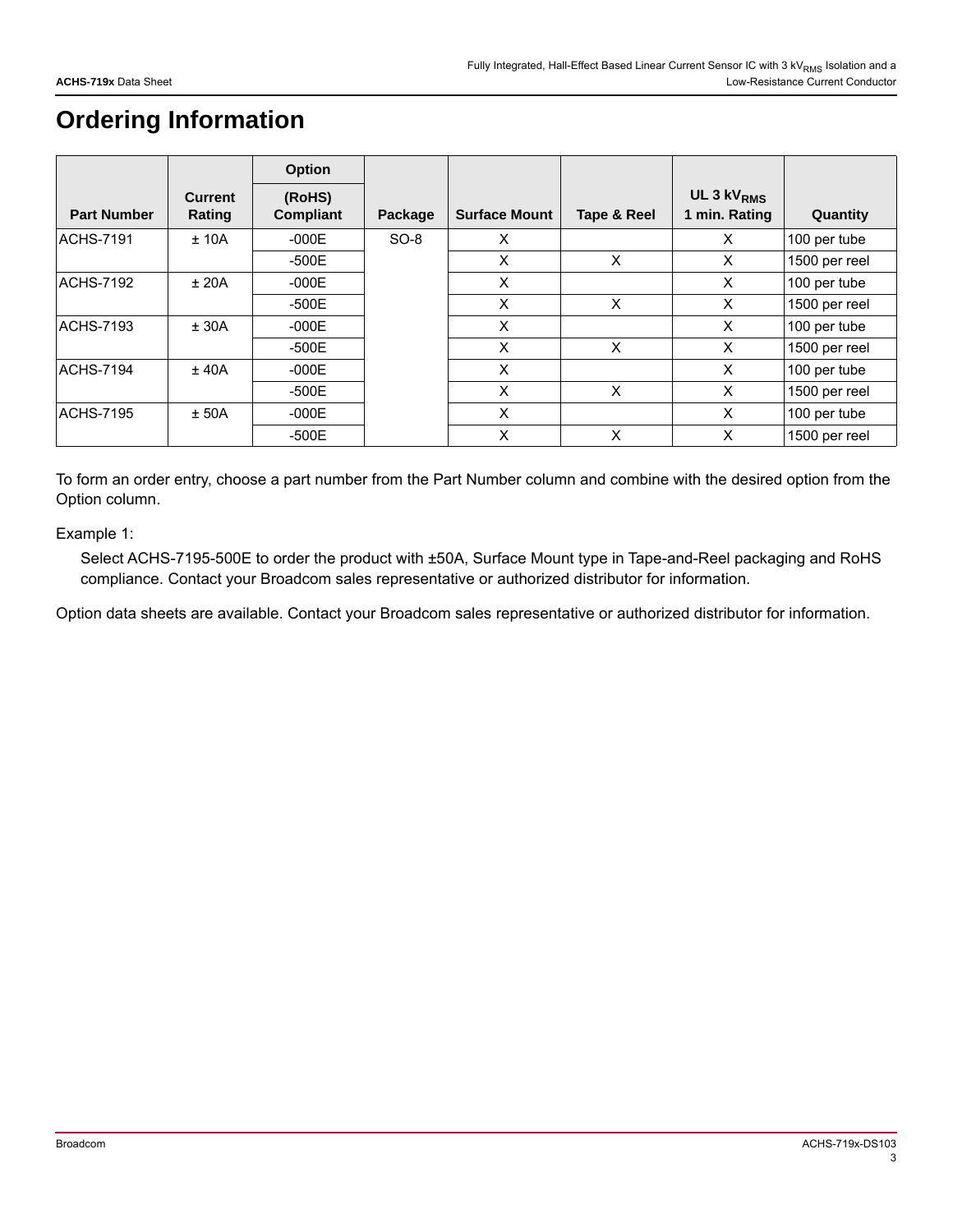### **Package Outline Drawing**

### **ACHS-719x SO-8 Package**



### **NOTE:**

- 1. Dimensions are in millimeters (inches).
- 2. Lead coplanarity =  $0.100$  mm ( $0.004$  in.) maximum.
- 3. Floating lead protrusion = 0.254 mm (0.010 in.) maximum.
- 4. Mold flash on each side = 0.127 mm (0.005 in.) maximum.

### **Recommended Pb-Free IR Profile**

Recommended reflow condition as per JEDEC Standard, J-STD-020 (latest revision). Non-halide flux should be used.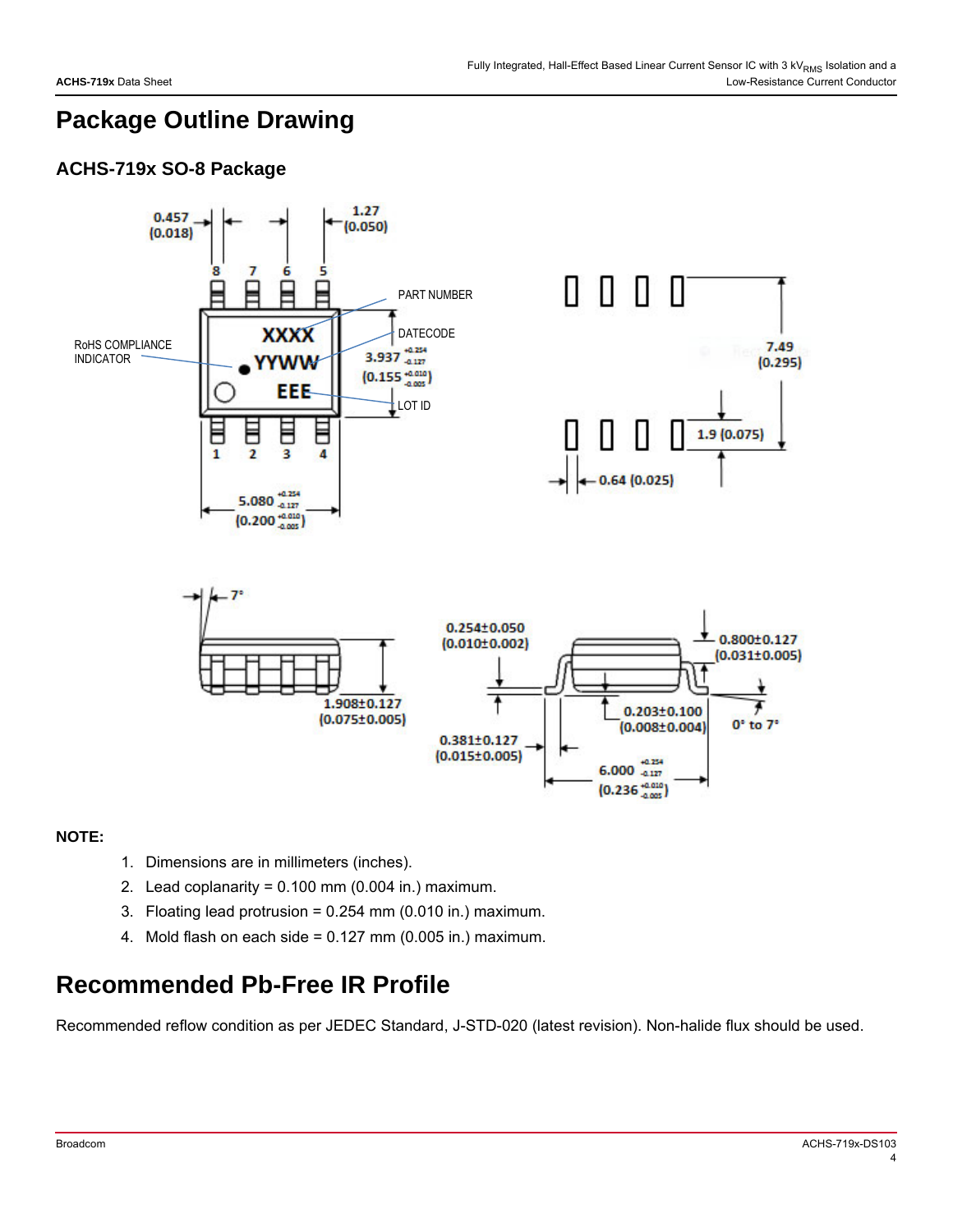# **Regulatory Information**

The ACHS-719x ICs are approved by the following organizations:

- UL/cUL approval: UL 1577, component recognition program up to  $V_{\text{ISO}} = 3000 V_{\text{RMS}}$ .
- Approved under IEC/EN 62368-1 (former IEC 60950-1), certified under TUV Rheinland at working voltage  $V_{\text{iorm}}$  = 567  $V_{\text{peak}}$ .

### **Insulation and Safety Related Specifications**

| <b>Parameter</b>                                           | Symbol | Value | <b>Units</b> | <b>Conditions</b>                                                                                                                               |
|------------------------------------------------------------|--------|-------|--------------|-------------------------------------------------------------------------------------------------------------------------------------------------|
| Minimum External Air Gap<br>(External Clearance)           | L(101) | 4.0   | mm           | Measured from input terminals to output terminals,<br>shortest distance through air.                                                            |
| Minimum External Tracking<br>(External Creepage)           | L(102) | 4.0   | mm           | Measured from input terminals to output terminals,<br>shortest distance path along the body.                                                    |
| Minimum Internal Plastic Gap<br>(Internal Clearance)       |        | 0.05  | mm           | Through insulation distance, conductor to conductor,<br>usually the direct distance between the primary input<br>conductor and the detector IC. |
| <b>Tracking Resistance</b><br>(Comparative Tracking Index) | CTI    | >175  | V            | DIN IEC 112/VDE 0303 Part 1.                                                                                                                    |
| <b>Isolation Group</b>                                     |        | Illa  |              | Material Group (DIN VDE 0110, 1/89, Table 1).                                                                                                   |

# <span id="page-4-1"></span>**Absolute Maximum Rating**

| <b>Parameter</b>                       | Symbol                                  | Min.   | Max.           | <b>Units</b> | <b>Test Conditions</b>                |
|----------------------------------------|-----------------------------------------|--------|----------------|--------------|---------------------------------------|
| Storage Temperature                    | $T_S$                                   | $-55$  | $+125$         | °C           |                                       |
| <b>Ambient Operating Temperature</b>   | Т <sub>А</sub>                          | $-40$  | $+110$         | °C           |                                       |
| Junction Temperature                   | $\mathsf{T}_{\mathsf{J}(\mathsf{max})}$ |        | $+150$         | $^{\circ}C$  |                                       |
| Primary Conductor Lead Temperature     | $T_{L(MAX)}$                            |        | $+150$         | $^{\circ}$ C | Pins 1, 2, 3, or 4                    |
| <b>Supply Voltage</b>                  | $V_{DD}$                                | $-0.5$ | 8.0            | V            |                                       |
| Output Voltage                         | $V_{\text{OUT}}$                        | $-0.5$ | $V_{DD}$ + 0.5 | V            |                                       |
| Output Current Source                  | <b>I</b> OUT(source)                    |        | 10             | mA           | $T_A = 25^{\circ}C$                   |
| <b>Output Current Sink</b>             | $I$ OUT(sink)                           |        | 10             | mA           | $T_A = 25^{\circ}C$                   |
| <b>Overcurrent Transient Tolerance</b> | Ιp                                      |        | 100            | A            | 1 pulse, 100 ms; $T_A = 25^{\circ}$ C |
| Input Power Dissipation <sup>a</sup>   | $P_{IN}$                                |        | 1750           | mW           |                                       |
| <b>Output Power Dissipation</b>        | $P_{OUT}$                               |        | 90             | mW           |                                       |

<span id="page-4-0"></span>a. Absolute maximum input power dissipation is only valid if a 4-oz copper PCB is used. This power is valid up to 85°C ambient temperature. For >85°C ambient, a derating factor of –25.2 mW/°C is required.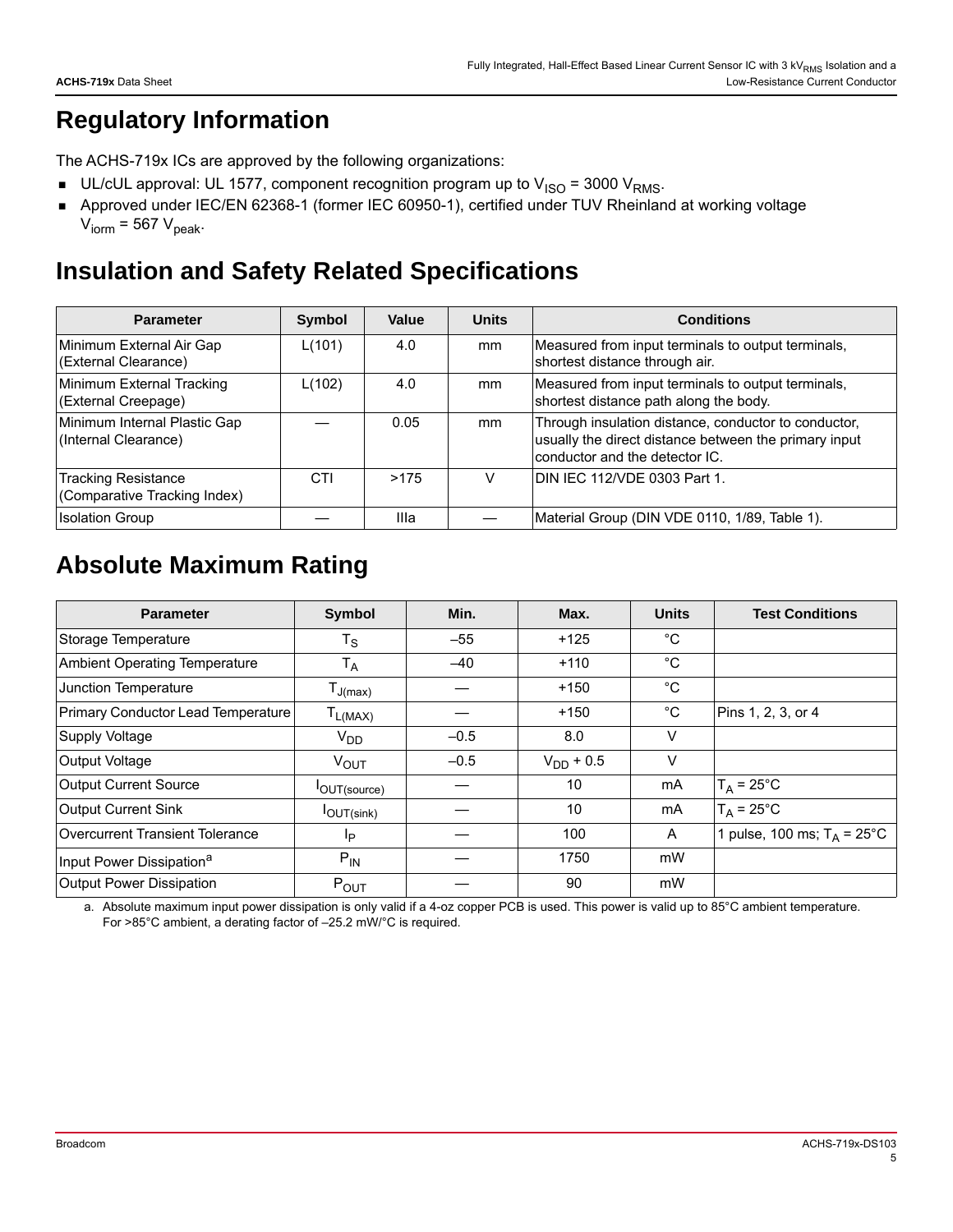# **Recommended Operating Conditions**

| <b>Parameter</b>              |                        | Symbol     | Min.  | Max.   | <b>Units</b> |
|-------------------------------|------------------------|------------|-------|--------|--------------|
| Ambient Operating Temperature |                        | $T_A$      | $-40$ | $+110$ | $^{\circ}C$  |
| <b>VDD Supply Voltage</b>     |                        | $V_{DD}$   | 4.5   | 5.5    | V            |
| Output Capacitance Load       |                        | $C_{LOAD}$ |       | 10     | nF           |
| Output Resistive Load         |                        | $R_{LOAD}$ | 4.7   |        | kΩ           |
| Input Current Range           | <b>ACHS-7191</b>       | Ip         | $-10$ | $+10$  | A            |
|                               | <b>ACHS-7192</b>       |            | $-20$ | $+20$  | A            |
|                               | ACHS-7193              |            | $-30$ | $+30$  | A            |
|                               | ACHS-7194              |            | $-40$ | $+40$  | A            |
|                               | ACHS-7195 <sup>a</sup> |            | $-50$ | $+50$  | Α            |

a. Due to the SO-8 package power dissipation limitations, the input peak current is valid up to 85°C ambient temperature only on a 4-oz copper PCB. For >85°C ambient, derating is required. For details, see Footnote [a](#page-4-0) at [Absolute Maximum Rating.](#page-4-1) For the input power derating curve, see [Primary Power Derating Curve for ACHS-7195](#page-5-0).

# <span id="page-5-0"></span>**Primary Power Derating Curve for ACHS-7195**



**NOTE:** Mounted on Broadcom's evaluation board as shown in [Figure 16](#page-17-0) and [Figure 17.](#page-17-1)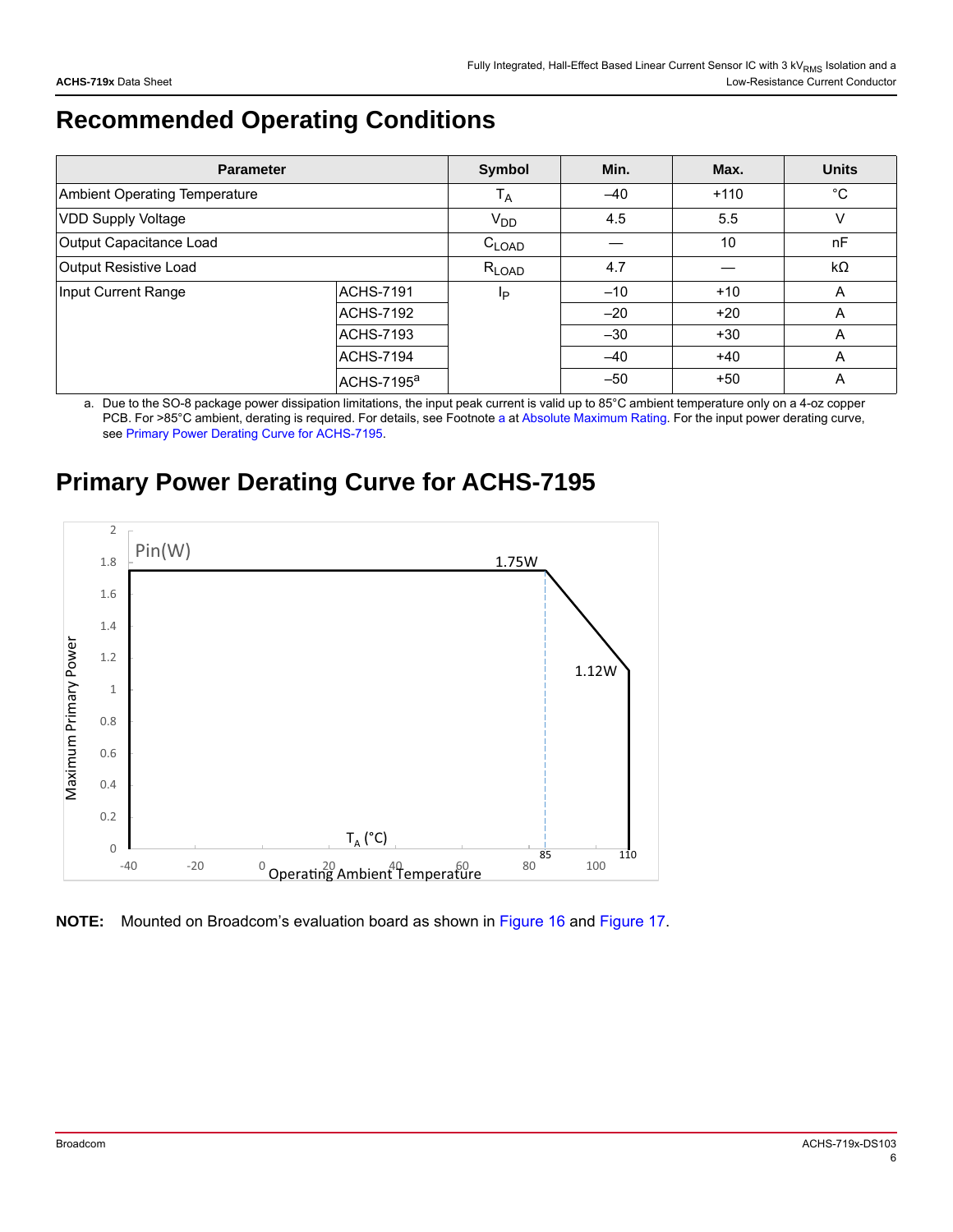# **Common Electrical Specifications**

Unless otherwise noted, all minimum/maximum specifications are over-recommended operating conditions,  $C_F = 1$  nF. Typical values are at  $T_A$  = +25°C,  $V_{DD}$  = 5.0V, C<sub>F</sub> = 1 nF.

| <b>Parameter</b>               | Symbol                | Min. | Typ.       | Max. | <b>Units</b> | <b>Test Condition</b>      | <b>Figure</b> | <b>Note</b> |
|--------------------------------|-----------------------|------|------------|------|--------------|----------------------------|---------------|-------------|
| Supply Current                 | <b>I</b> DD           |      | 13         | 15   | mA           | $V_{DD}$ = 5V, output open | 5, 6          |             |
| Primary Conductance Resistance | R <sub>PRIMARY</sub>  |      | 0.7        |      | $m\Omega$    |                            |               |             |
| Zero Current Output Voltage    | $V_{\mathsf{OUT}(Q)}$ |      | $V_{DD}/2$ |      | v            | Bidirectional, $I_P = 0A$  | $\mathcal{P}$ |             |
| Input Filter Resistance        | $R_{F(INT)}$          |      | 1.6        |      | kΩ           |                            |               |             |
| Bandwidth                      | <b>BW</b>             |      | 80         |      | <b>kHz</b>   | $-3$ dB                    |               |             |
| <b>Rise Time</b>               | ւբ                    |      | 4          |      | μs           |                            | 10            |             |
| Power-on Time                  | t <sub>PO</sub>       |      | 21         |      | μs           |                            | 8             |             |
| Common Mode Transient Immunity | <b>CMTI</b>           | 25   |            |      | kV/µs        | $V_{CM}$ = 1000V           |               | a           |

a. Common Mode Transient Immunity is tested by applying a fast rising/falling voltage pulse across pin 4 and GND (pin 5). The output glitch observed is less than 0.2V from the average output voltage for less than 1 µs.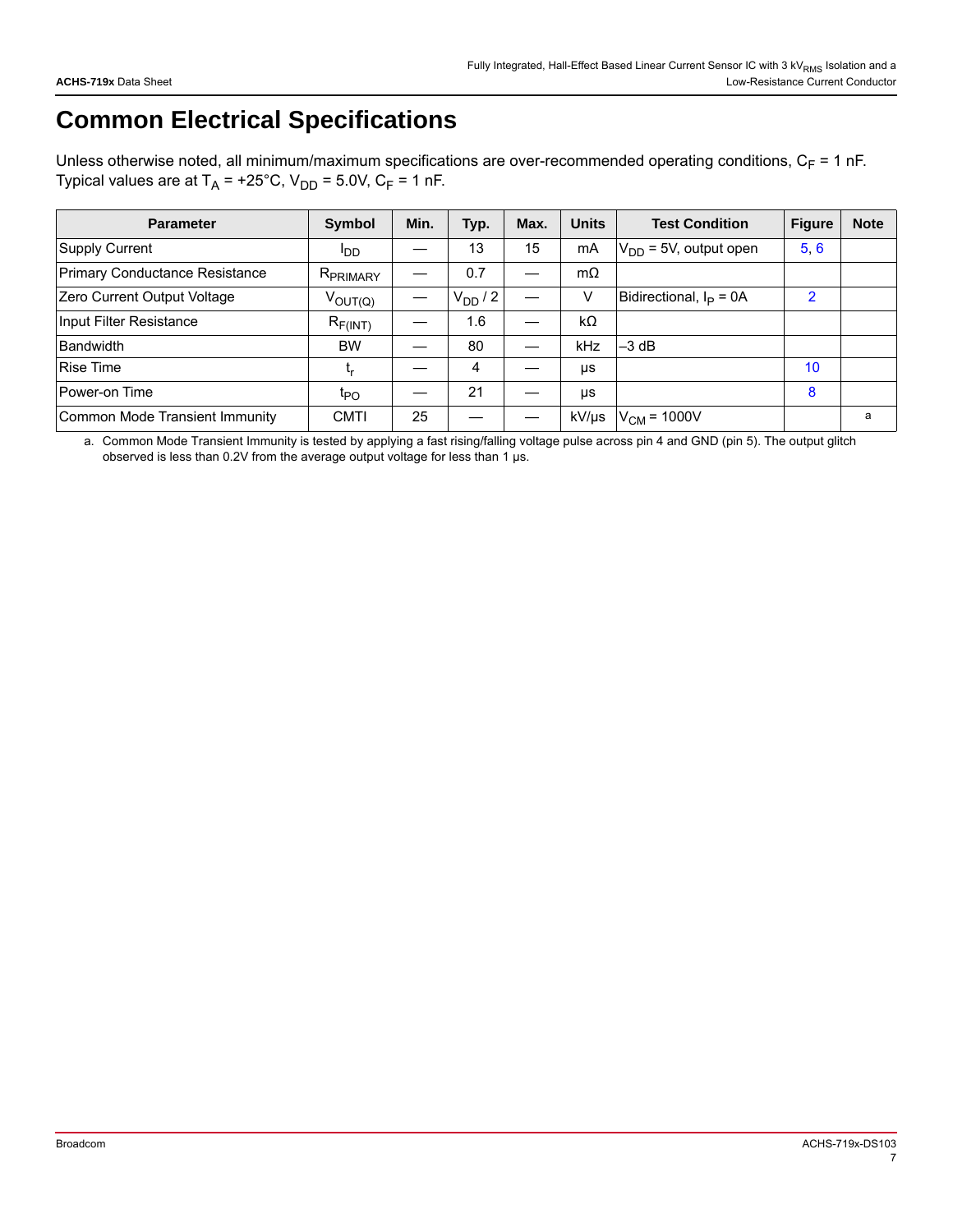# **Electrical Specifications**

### **ACHS-7191**

Unless otherwise noted, all minimum and maximum specifications are over-recommended operating conditions,  $C_F = 1$  nF. Typical values are at  $T_A$  = +25°C,  $V_{DD}$  = 5.0V,  $C_F$  = 1 nF.

| <b>Parameter</b>                         | Symbol                       | Min.    | Typ. | Max.                     | <b>Units</b> | <b>Test Conditions</b>                                       | <b>Figure</b>           | <b>Note</b> |
|------------------------------------------|------------------------------|---------|------|--------------------------|--------------|--------------------------------------------------------------|-------------------------|-------------|
| <b>Optimized Accuracy Range</b>          | Ιp                           | $-10$   |      | $+10$                    | $\mathsf{A}$ |                                                              | 7                       | a           |
| Sensitivity                              | Sens                         |         | 185  |                          | mV/A         | $-10A \leq I_P \leq +10A$                                    | 1                       | b           |
| <b>Sensitivity Error</b>                 | $\mathsf{E}_{\mathsf{SENS}}$ | $-5$    | ±3   | $+5$                     | %            | $T_A = -40^{\circ}$ C to 110°C,<br>$VDD = 5V$                | 1                       | b           |
| <b>Sensitivity Slope</b>                 | $\triangle$ Sens             |         | 0.04 |                          |              | mV/A/ $^{\circ}$ C $ T_A = -40^{\circ}$ C to 25 $^{\circ}$ C | 1                       | b           |
|                                          |                              | —<br>—— | 0.01 |                          |              | $T_A = 25^{\circ}$ C to 110°C                                | 1                       | b           |
| Zero Current Output Error                | $V_{OE}$                     | $-30$   |      | $+30$                    | mV           | $T_A = 25^{\circ}C$                                          | $\overline{2}$          | b           |
| Zero Current Output Error Slope          | $\Delta V_{OE}$              |         | 0.03 | $\overline{\phantom{0}}$ |              | mV/°C $T_A = -40$ °C to 25°C                                 | $\overline{2}$          | b           |
|                                          |                              |         | 0.06 |                          |              | $T_A$ = 25°C to 110°C                                        | $\overline{2}$          | b           |
| <b>Output Noise</b>                      | $V_{N(RMS)}$                 |         | 7.8  |                          | mV           | $BW = 2 kHz$                                                 | 9                       | c           |
| Nonlinearity                             | <b>NL</b>                    | —       | 0.27 |                          | $\%$         |                                                              | 3                       | d           |
| <b>Total Output Error</b>                | $E_{TOT}$                    | $-6$    | ±1.5 | $+6$                     | %            | $T_A = -40^{\circ}$ C to 110°C                               | $\overline{\mathbf{4}}$ | e           |
| Sensitivity Error Lifetime Drift         | E <sub>SENS_DRIFT</sub>      |         | ±2   |                          | $\%$         |                                                              |                         |             |
| <b>Total Output Error Lifetime Drift</b> | E <sub>TOT_DRIFT</sub>       |         | ±2   |                          | $\%$         |                                                              |                         |             |

a. The device may be operated at higher primary current levels,  $I_P$ , provided that the Maximum Junction Temperature,  $T_{J(MAX)}$ , is not exceeded.

<span id="page-7-0"></span>b. See [Definition of Electrical Characteristics](#page-15-0).

c. Output Noise is the noise level of ACHS-7191 expressed in root mean square (RMS) voltage.

d. Nonlinearity is defined as half of the peak-to-peak output deviation from the best-fit line, expressed as a percentage of the full-scale output voltage. See [Definition of Electrical Characteristics](#page-15-0) for the complete definition and formula.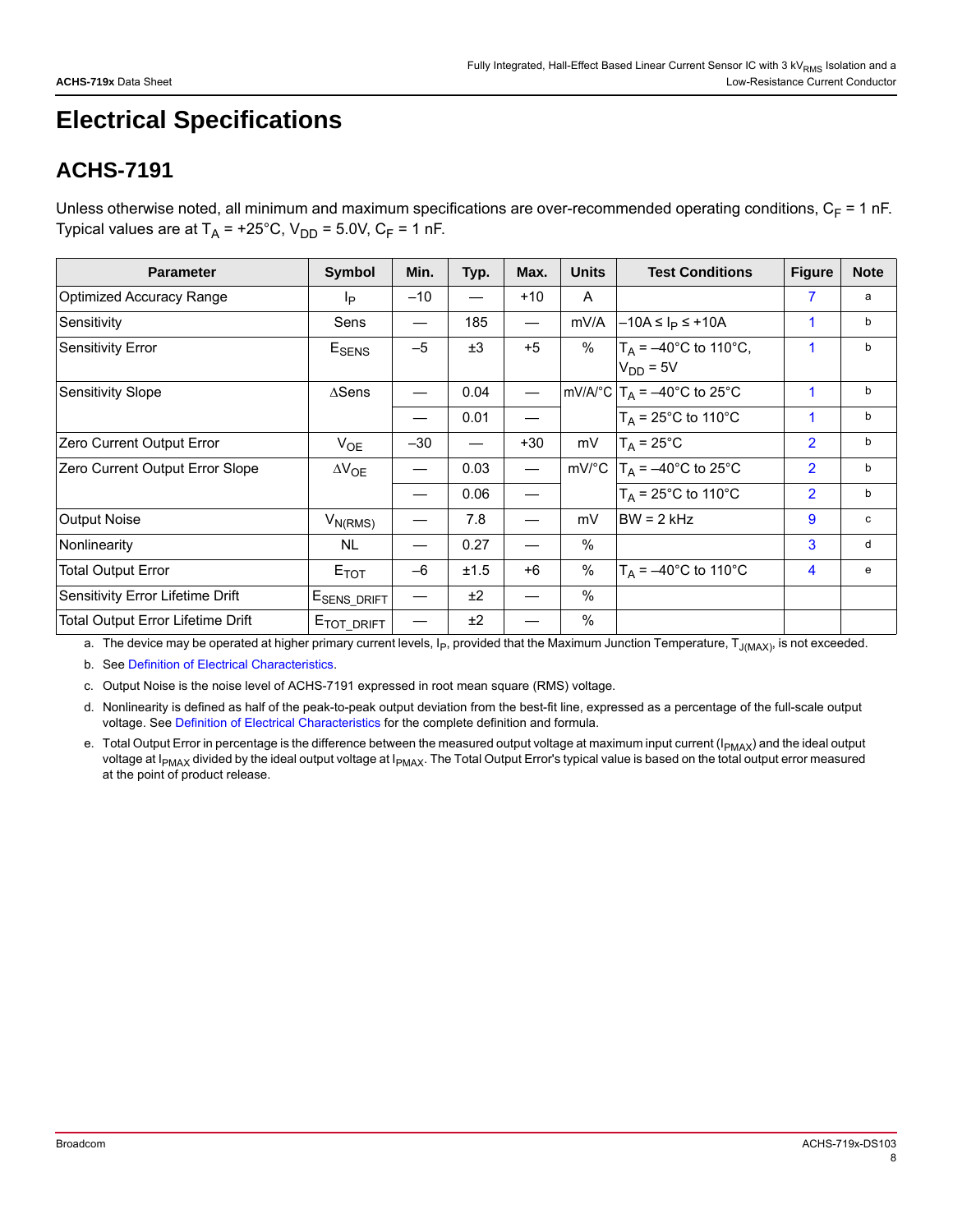Unless otherwise noted, all minimum/maximum specifications are over-recommended operating conditions,  $C_F = 1$  nF. Typical values are at  $T_A$  = +25°C,  $V_{DD}$  = 5.0V,  $C_F$  = 1 nF.

| <b>Parameter</b>                  | Symbol                       | Min.   | Typ.    | Max.            | <b>Units</b> | <b>Test Conditions</b>                       | <b>Figure</b>  | <b>Note</b> |
|-----------------------------------|------------------------------|--------|---------|-----------------|--------------|----------------------------------------------|----------------|-------------|
| <b>Optimized Accuracy Range</b>   | Ip                           | $-20$  |         | $+20$           | A            |                                              | 7              | a           |
| Sensitivity                       | Sens                         |        | 100     |                 | mV/A         | $-20A \leq I_p \leq +20A$                    | 1              | b           |
| <b>Sensitivity Error</b>          | $\mathsf{E}_{\mathsf{SENS}}$ | $-4.5$ | ±3      | $+4.5$          | %            | $T_A = -40^{\circ}C$ to 110°C,<br>$VDD = 5V$ | 1              | b           |
| <b>Sensitivity Slope</b>          | $\triangle$ Sens             |        | 0.01    |                 |              | mV/A/°C $T_A = -40$ °C to 25°C               | $\mathbf{1}$   | b           |
|                                   |                              |        | 0.01    |                 | %            | $T_A$ = 25°C to 110°C                        | 1              | b           |
| Zero Current Output Error         | $V_{OE}$                     | $-25$  |         | $+25$           | mV           | $T_A = 25^{\circ}C$                          | $\overline{2}$ | b           |
| Zero Current Output Error Slope   | $\Delta V_{OE}$              |        | $-0.01$ | $\qquad \qquad$ |              | mV/°C $T_A = -40$ °C to 25°C                 | $\overline{2}$ | b           |
|                                   |                              |        | 0.02    |                 |              | mV/°C $T_A$ = 25°C to 110°C                  | $\overline{2}$ | b           |
| <b>Output Noise</b>               | $V_{N(RMS)}$                 |        | 4.1     |                 | mV           | $BW = 2 kHz$                                 | 9              | c           |
| Nonlinearity                      | NL                           |        | 0.18    |                 | $\%$         |                                              | 3              | d           |
| <b>Total Output Error</b>         | $E_{TOT}$                    | $-5.5$ | ±1.5    | $+5.5$          | $\%$         | $T_A = -40^{\circ}C$ to 110°C                | 4              | e           |
| Sensitivity Error Lifetime Drift  | E <sub>SENS_DRIFT</sub>      |        | ±2      |                 | $\%$         |                                              |                |             |
| Total Output Error Lifetime Drift | $E_{\text{TOT\_DRIFT}}$      |        | ±2      |                 | $\%$         |                                              |                |             |

a. The device may be operated at higher primary current levels, I<sub>P</sub>, provided that the Maximum Junction Temperature, T<sub>J(MAX)</sub>, is not exceeded.

<span id="page-8-0"></span>b. See [Definition of Electrical Characteristics](#page-15-0).

c. Output Noise is the noise level of ACHS-7192 expressed in root mean square (RMS) voltage.

d. Nonlinearity is defined as half of the peak-to-peak output deviation from the best-fit line, expressed as a percentage of the full-scale output voltage. See [Definition of Electrical Characteristics](#page-15-0) for the complete definition and formula.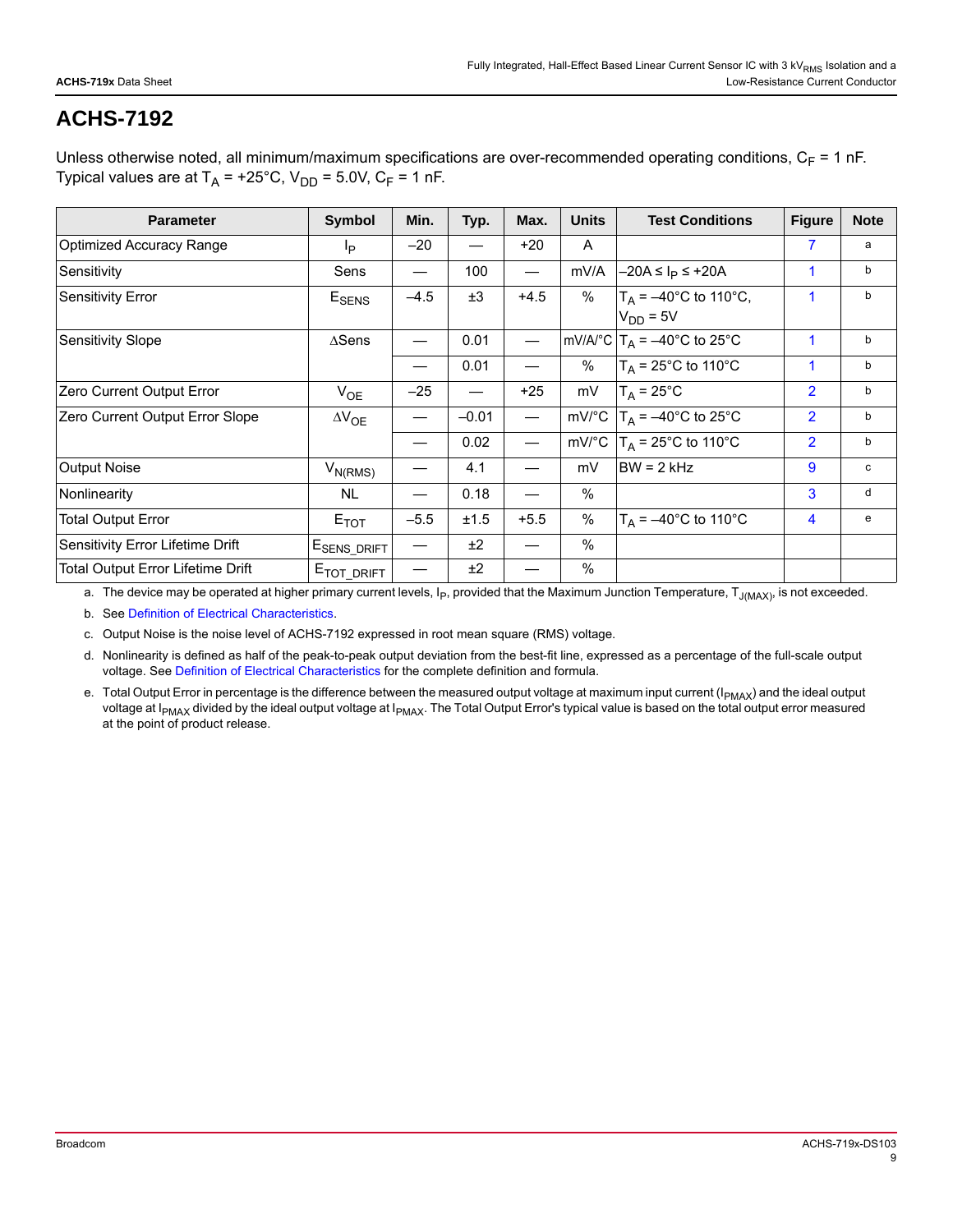Unless otherwise noted, all minimum/maximum specifications are over-recommended operating conditions,  $C_F = 1$  nF. Typical values are at  $T_A$  = +25°C,  $V_{DD}$  = 5.0V,  $C_F$  = 1 nF.

| <b>Parameter</b>                  | <b>Symbol</b>                | Min.   | Typ. | Max.                     | <b>Units</b> | <b>Test Conditions</b>                        | <b>Figure</b>  | <b>Note</b> |
|-----------------------------------|------------------------------|--------|------|--------------------------|--------------|-----------------------------------------------|----------------|-------------|
| <b>Optimized Accuracy Range</b>   | Ip                           | $-30$  |      | $+30$                    | A            |                                               | 7              | a           |
| Sensitivity                       | Sens                         |        | 66   |                          | mV/A         | $-30A \leq I_p \leq +30A$                     | 1              | b           |
| <b>Sensitivity Error</b>          | $\mathsf{E}_{\mathsf{SENS}}$ | $-4.5$ | ±3   | $+4.5$                   | %            | $T_A = -40^{\circ}$ C to 110°C,<br>$VDD = 5V$ | 1              | b           |
| <b>Sensitivity Slope</b>          | $\Lambda$ Sens               |        | 0.01 | $\overline{\phantom{m}}$ |              | mV/A/°C $T_A = -40$ °C to 25°C                | 1              | b           |
|                                   |                              |        | 0.01 |                          | %            | $T_A$ = 25°C to 110°C                         | $\mathbf{1}$   | b           |
| Zero Current Output Error         | $V_{OE}$                     | $-20$  |      | $+20$                    | mV           | $T_A = 25^{\circ}C$                           | $\overline{2}$ | b           |
| Zero Current Output Error Slope   | $\Delta V_{OE}$              |        | 0.01 |                          |              | mV/°C $T_A = -40$ °C to 25°C                  | $\overline{2}$ | b           |
|                                   |                              |        | 0.02 |                          |              | mV/°C $T_A$ = 25°C to 110°C                   | $\overline{2}$ | b           |
| <b>Output Noise</b>               | $V_{N(RMS)}$                 |        | 2.7  |                          | mV           | $BW = 2 kHz$                                  | 9              | c           |
| Nonlinearity                      | NL                           |        | 0.11 |                          | $\%$         |                                               | 3              | d           |
| Total Output Error                | $E_{TOT}$                    | $-5.5$ | ±1.5 | $+5.5$                   | $\%$         | $T_A = -40^{\circ}C$ to 110°C                 | 4              | e           |
| Sensitivity Error Lifetime Drift  | E <sub>SENS_DRIFT</sub>      |        | ±2   |                          | $\%$         |                                               |                |             |
| Total Output Error Lifetime Drift | $E_{\text{TOT\_DRIFT}}$      |        | ±2   |                          | $\%$         |                                               |                |             |

a. The device may be operated at higher primary current levels, I<sub>P</sub>, provided that the Maximum Junction Temperature, T<sub>J(MAX)</sub>, is not exceeded.

<span id="page-9-0"></span>b. See [Definition of Electrical Characteristics](#page-15-0).

c. Output Noise is the noise level of ACHS-7193 expressed in root mean square (RMS) voltage.

d. Nonlinearity is defined as half of the peak-to-peak output deviation from the best-fit line, expressed as a percentage of the full-scale output voltage. See [Definition of Electrical Characteristics](#page-15-0) for the complete definition and formula.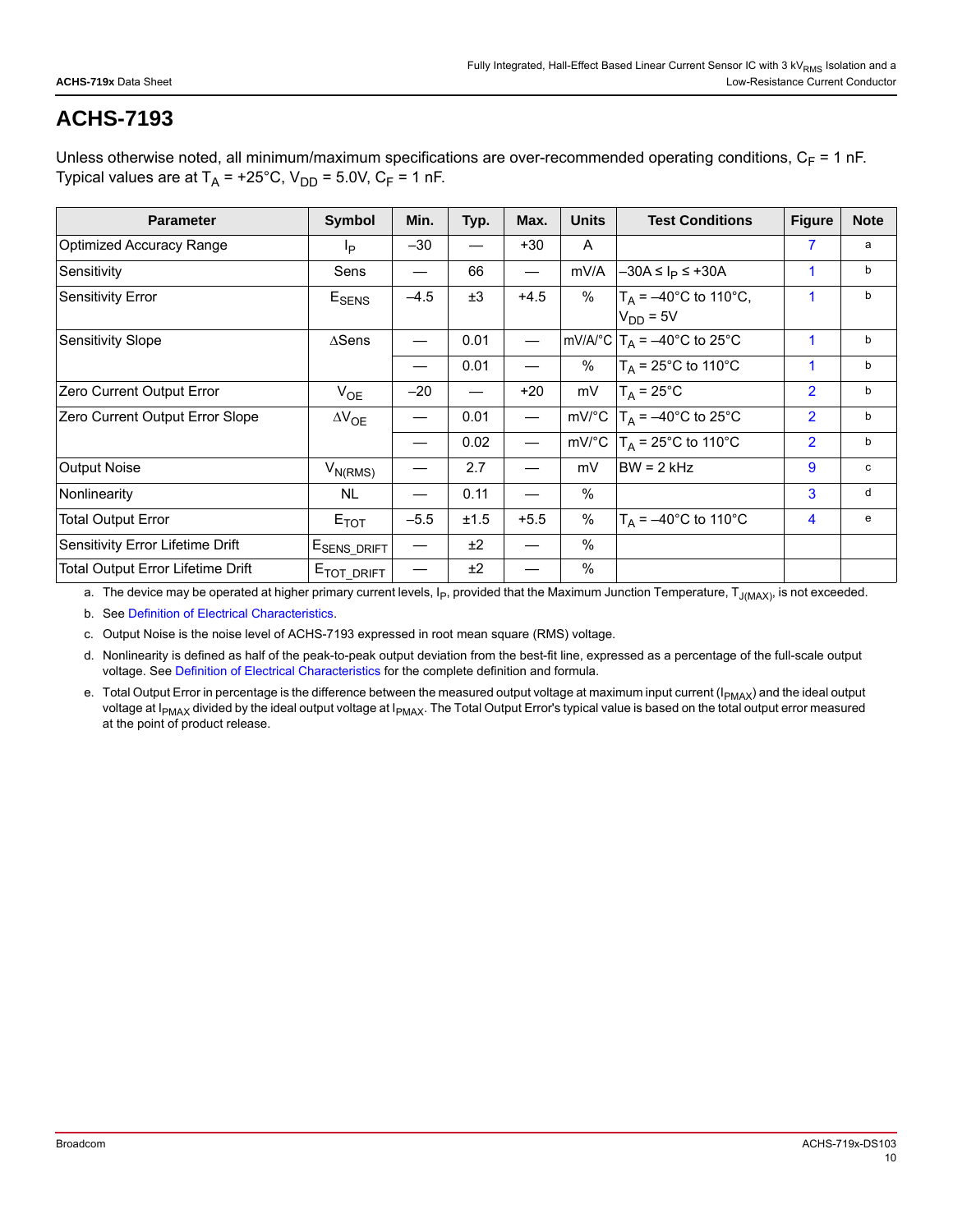Unless otherwise noted, all minimum/maximum specifications are over-recommended operating conditions,  $C_F = 1$  nF. Typical values are at  $T_A$  = +25°C,  $V_{DD}$  = 5.0V,  $C_F$  = 1 nF.

| <b>Parameter</b>                  | Symbol                       | Min.   | Typ.    | Max.   | <b>Units</b> | <b>Test Conditions</b>                       | <b>Figure</b>  | <b>Note</b> |
|-----------------------------------|------------------------------|--------|---------|--------|--------------|----------------------------------------------|----------------|-------------|
| <b>Optimized Accuracy Range</b>   | Ip                           | $-40$  |         | $+40$  | A            |                                              | 7              | a           |
| Sensitivity                       | Sens                         |        | 50      |        | mV/A         | $-40A \leq I_P \leq 40A$                     | 1              | b           |
| <b>Sensitivity Error</b>          | $\mathsf{E}_{\mathsf{SENS}}$ | $-4.5$ | ±3      | $+4.5$ | %            | $T_A = -40^{\circ}C$ to 110°C,<br>$VDD = 5V$ | 1              | b           |
| <b>Sensitivity Slope</b>          | $\triangle$ Sens             |        | 0.01    |        |              | mV/A/°C $T_A = -40$ °C to 25°C               | $\mathbf{1}$   | b           |
|                                   |                              |        | 0.01    |        | %            | $T_A$ = 25°C to 110°C                        | 1              | b           |
| Zero Current Output Error         | $V_{OE}$                     | $-20$  |         | $+20$  | mV           | $T_A = 25^{\circ}C$                          | $\overline{2}$ | b           |
| Zero Current Output Error Slope   | $\Delta V_{OE}$              |        | $-0.01$ | —      |              | mV/°C $T_A = -40$ °C to 25°C                 | $\overline{2}$ | b           |
|                                   |                              |        | 0.02    |        |              | mV/°C $T_A$ = 25°C to 110°C                  | $\overline{2}$ | b           |
| <b>Output Noise</b>               | $V_{N(RMS)}$                 |        | 2       |        | mV           | $BW = 2 kHz$                                 | 9              | c           |
| Nonlinearity                      | NL                           |        | 0.1     |        | $\%$         |                                              | 3              | d           |
| <b>Total Output Error</b>         | $E_{TOT}$                    | $-5.5$ | ±1.5    | $+5.5$ | $\%$         | $T_A = -40^{\circ}C$ to 110°C                | 4              | e           |
| Sensitivity Error Lifetime Drift  | E <sub>SENS_DRIFT</sub>      |        | ±2      |        | $\%$         |                                              |                |             |
| Total Output Error Lifetime Drift | $E_{\text{TOT\_DRIFT}}$      |        | ±2      |        | $\%$         |                                              |                |             |

a. The device may be operated at higher primary current levels,  $I_P$ , provided that the Maximum Junction Temperature,  $(T_{J(MAX})$ , is not exceeded.

<span id="page-10-0"></span>b. See [Definition of Electrical Characteristics](#page-15-0).

c. Output Noise is the noise level of ACHS-7194 expressed in root mean square (RMS) voltage.

d. Nonlinearity is defined as half of the peak-to-peak output deviation from the best-fit line, expressed as a percentage of the full-scale output voltage. See [Definition of Electrical Characteristics](#page-15-0) for the complete definition and formula.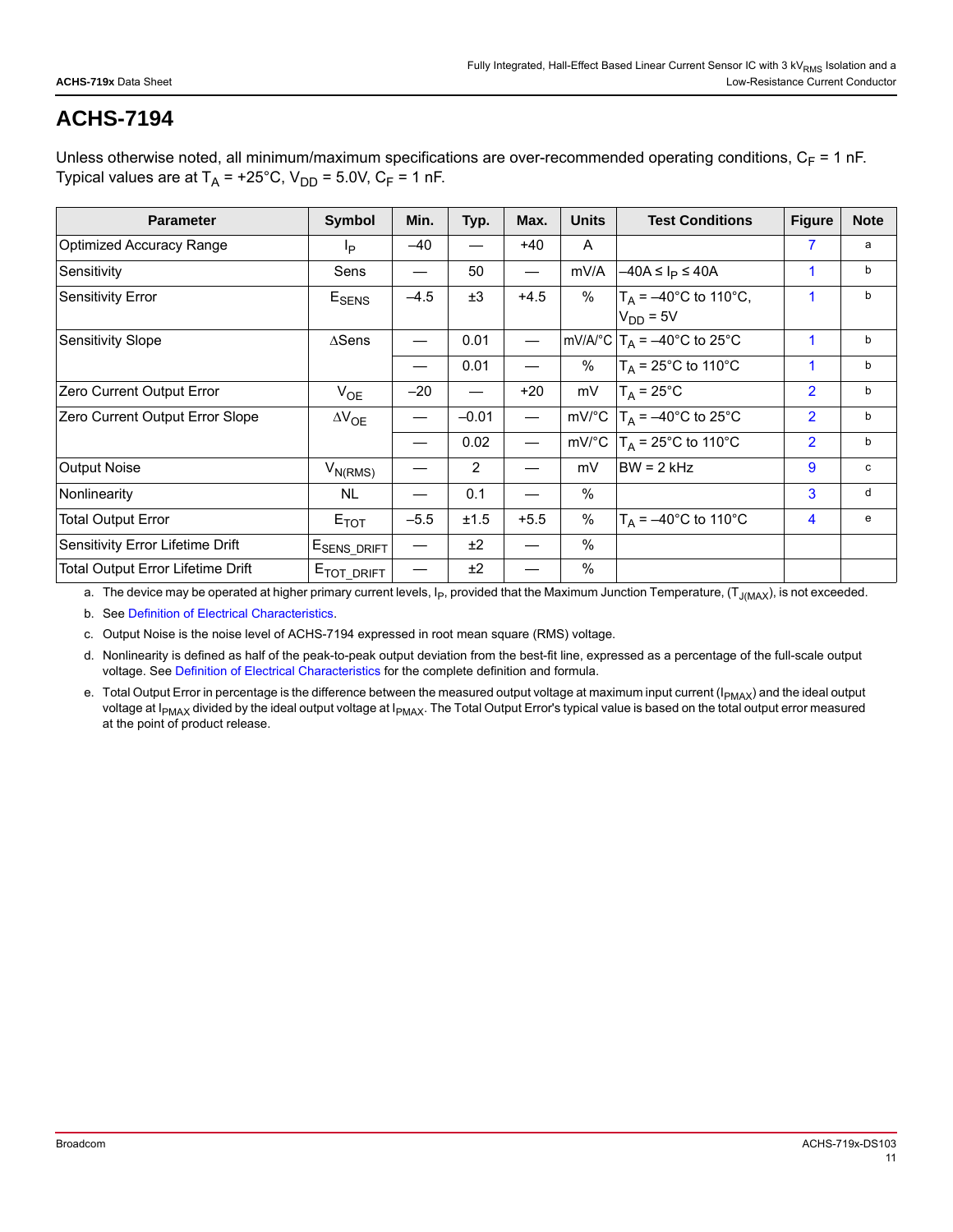Unless otherwise noted, all minimum/maximum specifications are over-recommended operating conditions,  $C_F = 1$  nF. Typical values are at  $T_A$  = +25°C,  $V_{DD}$  = 5.0V,  $C_F$  = 1 nF.

| <b>Parameter</b>                         | <b>Symbol</b>           | Min.   | Typ.        | Max.                     | <b>Units</b> | <b>Test Conditions</b>                          | <b>Figure</b>  | <b>Note</b>  |
|------------------------------------------|-------------------------|--------|-------------|--------------------------|--------------|-------------------------------------------------|----------------|--------------|
| Optimized Accuracy Range <sup>a</sup>    | Ιp                      | $-50$  |             | $+50$                    | A            |                                                 | 7              | b            |
| Sensitivity                              | Sens                    |        | 40          |                          | mV/A         | $-50A \leq I_P \leq 50A$                        | 1              | c            |
| <b>Sensitivity Error</b>                 | $E_{\rm SENS}$          | $-4.5$ | ±3          | $+4.5$                   | %            | $T_A = -40^{\circ}C$ to 110°C,<br>$V_{DD} = 5V$ | 1              | c            |
| <b>Sensitivity Slope</b>                 | $\triangle$ Sens        |        | $+0.01$     | $\qquad \qquad -$        |              | mV/A/°C $T_A = -40$ °C to 25°C                  | 1              | c            |
|                                          |                         |        | $\mathbf 0$ |                          | %            | $T_A$ = 25°C to 110°C                           | 1              | c            |
| Zero Current Output Error                | $V_{OE}$                | $-30$  | —           | $+30$                    | mV           | $T_A = 25^{\circ}C$                             | $\overline{2}$ | c            |
| Zero Current Output Error Slope          | $\Delta V_{OE}$         |        | $-0.01$     | $\overline{\phantom{0}}$ |              | mV/°C $ T_A = -40$ °C to 25°C                   | $\overline{2}$ | с            |
|                                          |                         |        | 0.01        | $\overline{\phantom{0}}$ |              | mV/°C $T_A$ = 25°C to 110°C                     | $\overline{2}$ | c            |
| <b>Output Noise</b>                      | $V_{N(RMS)}$            |        | 1.7         |                          | mV           | $BW = 2 kHz$                                    | 9              | d            |
| Nonlinearity                             | <b>NL</b>               |        | 0.08        |                          | $\%$         |                                                 | 3              | e            |
| <b>Total Output Error</b>                | $E_{TOT}$               | $-5.5$ | ±1.5        | $+5.5$                   | %            | $T_A = -40^{\circ}C$ to 110°C                   | 4              | $\mathsf{f}$ |
| Sensitivity Error Lifetime Drift         | E <sub>SENS_DRIFT</sub> |        | ±2          |                          | $\%$         |                                                 |                |              |
| <b>Total Output Error Lifetime Drift</b> | E <sub>TOT_DRIFT</sub>  |        | ±2          |                          | $\%$         |                                                 |                |              |

a. Due to the SO-8 package power dissipation limitations, the input RMS or DC current of the 50A product must be derated above 85°C ambient at –25.2 mW/°C on a 4-oz copper PCB.

b. The device may be operated at higher primary current levels, I<sub>P</sub>, provided that the Maximum Junction Temperature, T<sub>J(MAX)</sub>, is not exceeded.

<span id="page-11-0"></span>c. See [Definition of Electrical Characteristics](#page-15-0).

d. Output Noise is the noise level of ACHS-7195 expressed in root mean square (RMS) voltage.

e. Nonlinearity is defined as half of the peak-to-peak output deviation from the best-fit line, expressed as a percentage of the full-scale output voltage. See [Definition of Electrical Characteristics](#page-15-0) for the complete definition and formula.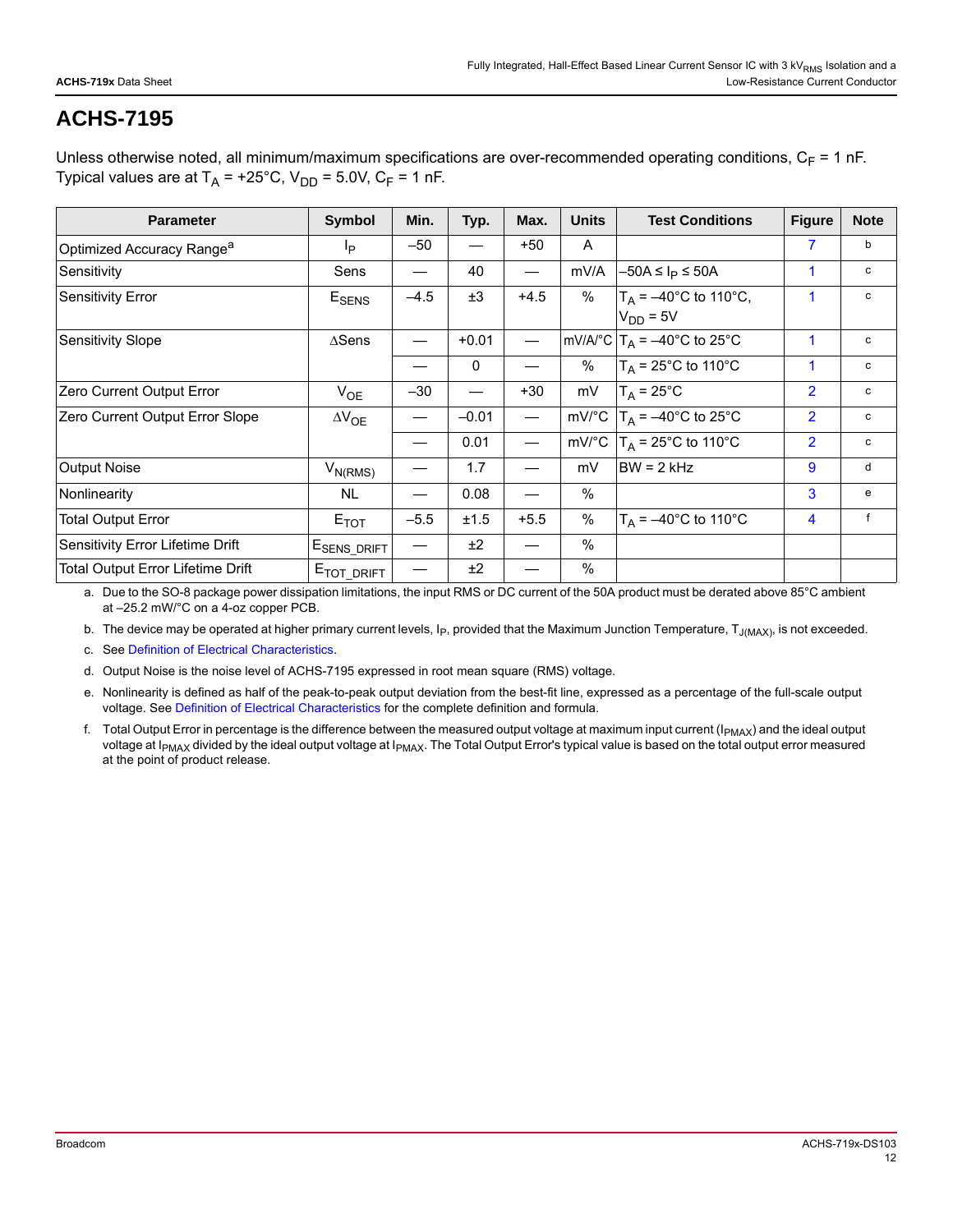# **Package Characteristics**

| <b>Parameter</b>                                                            | Symbol           | Min. | Typ.      | Max. | <b>Units</b>           | <b>Test Condition</b>                              | <b>Note</b> |
|-----------------------------------------------------------------------------|------------------|------|-----------|------|------------------------|----------------------------------------------------|-------------|
| Input-Output Momentary Withstand Voltage                                    | V <sub>ISO</sub> | 3000 |           |      | <b>V<sub>RMS</sub></b> | $RH < 50\%$ , t = 1 minute,<br>$T_A = 25^{\circ}C$ | a, b, c     |
| Resistance (Input-Output)                                                   | $R_{I-O}$        |      | $10^{14}$ |      | Ω                      | $V_{LO}$ = 500 $V_{DC}$                            | C           |
| Capacitance (Input-Output)                                                  | $CI-O$           |      | 1.3       |      | рF                     | $= 1 MHz$                                          | C           |
| Junction-to-Ambient Thermal Resistance (Due to<br><b>Primary Conductor)</b> | $R_{\theta 12}$  |      | 35        |      | $\degree$ C/W          | Based on the Broadcom<br>evaluation board          | d           |
| Junction-to-Ambient Thermal Resistance (Due to IC)                          | $R_{\theta22}$   |      | 22        |      | $\degree$ C/W          | Based on the Broadcom<br>evaluation board          | d           |

a. In accordance with UL 1577, each device is proof-tested by applying an insulation test voltage ≤ 3600 V<sub>RMS</sub> for 1 second.

b. The Input-Output Momentary Withstand Voltage is a dielectric voltage rating that should not be interpreted as an input-output continuous voltage rating.

<span id="page-12-0"></span>c. This is a two-terminal measurement: pins 1 through 4 are shorted together, and pins 5 through 8 are shorted together.

<span id="page-12-1"></span>d. The Broadcom evaluation board has 650 mm<sup>2</sup> (total area including the top and bottom copper minus the mounting holes) of 4-oz copper connected to pins 1 and 2 and pins 3 and 4. See [Thermal Consideration](#page-17-2) for additional information on thermal characterization.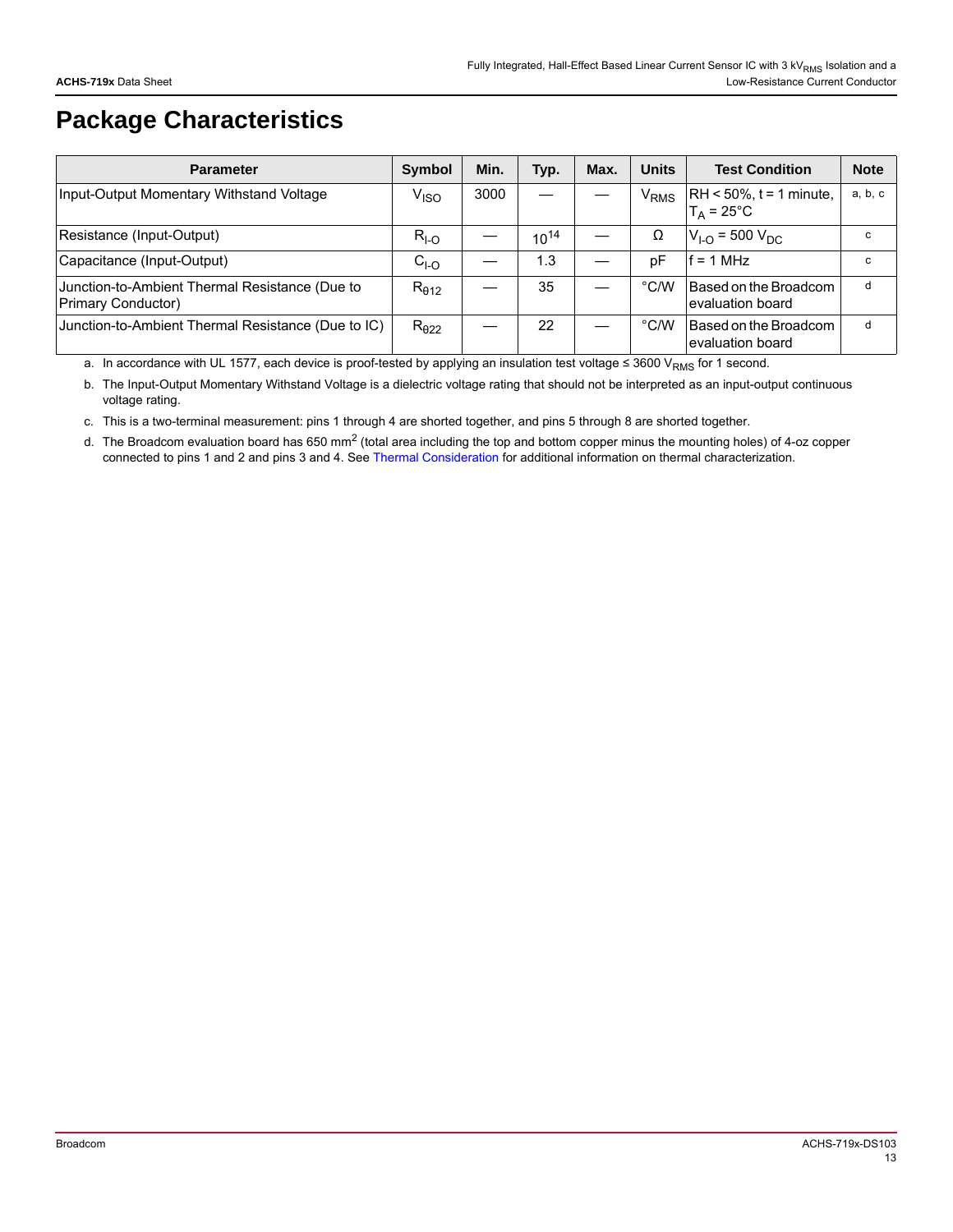# **Typical Performance Plots**

All typical plots are based on  $T_A = 25^{\circ}C$ ,  $V_{DD} = 5V$ ,  $C_F = 1$  nF, unless otherwise stated.



<span id="page-13-0"></span>

<span id="page-13-1"></span>Figure 1: Sensitivity vs. Temperature **Figure 2: Zero Current Output Voltage vs. Temperature** 



<span id="page-13-2"></span>Figure 3: Nonlinearity vs. Temperature **Figure 4: Total Output Error @ I<sub>P(MAX)</sub> vs. Temperature** 

<span id="page-13-3"></span>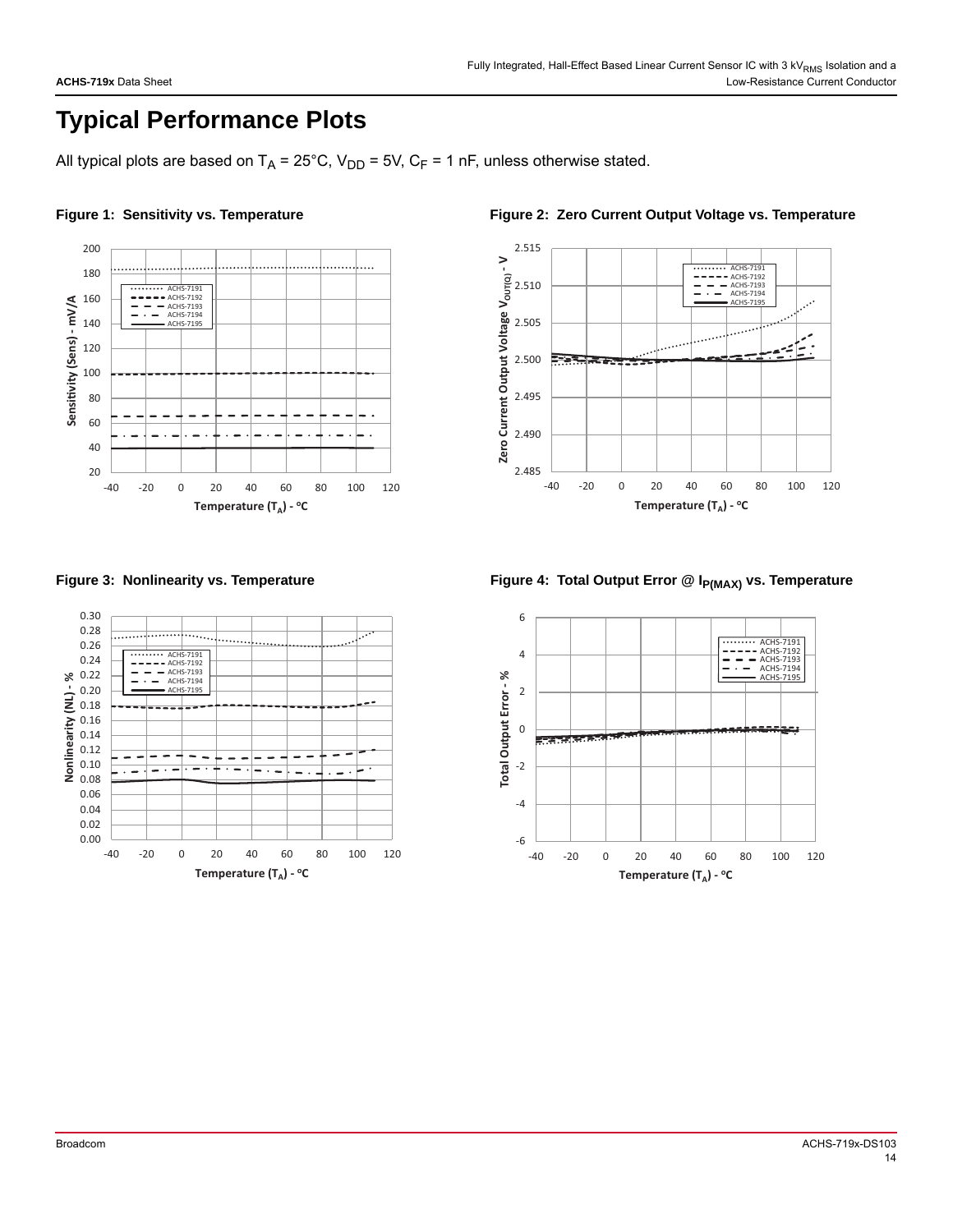### <span id="page-14-0"></span>**Figure 5: Supply Current vs. Temperature**



<span id="page-14-1"></span>**Figure 6: Supply Current vs. Supply Voltage**



<span id="page-14-4"></span>**Figure 7: Output Voltage vs. Sensed Current**



### <span id="page-14-3"></span>**Figure 8: Power-On Time vs. External Filter**



<span id="page-14-5"></span>**Figure 9: Noise vs. External Filter**



<span id="page-14-2"></span>**Figure 10: Rise Time vs. External Filter**

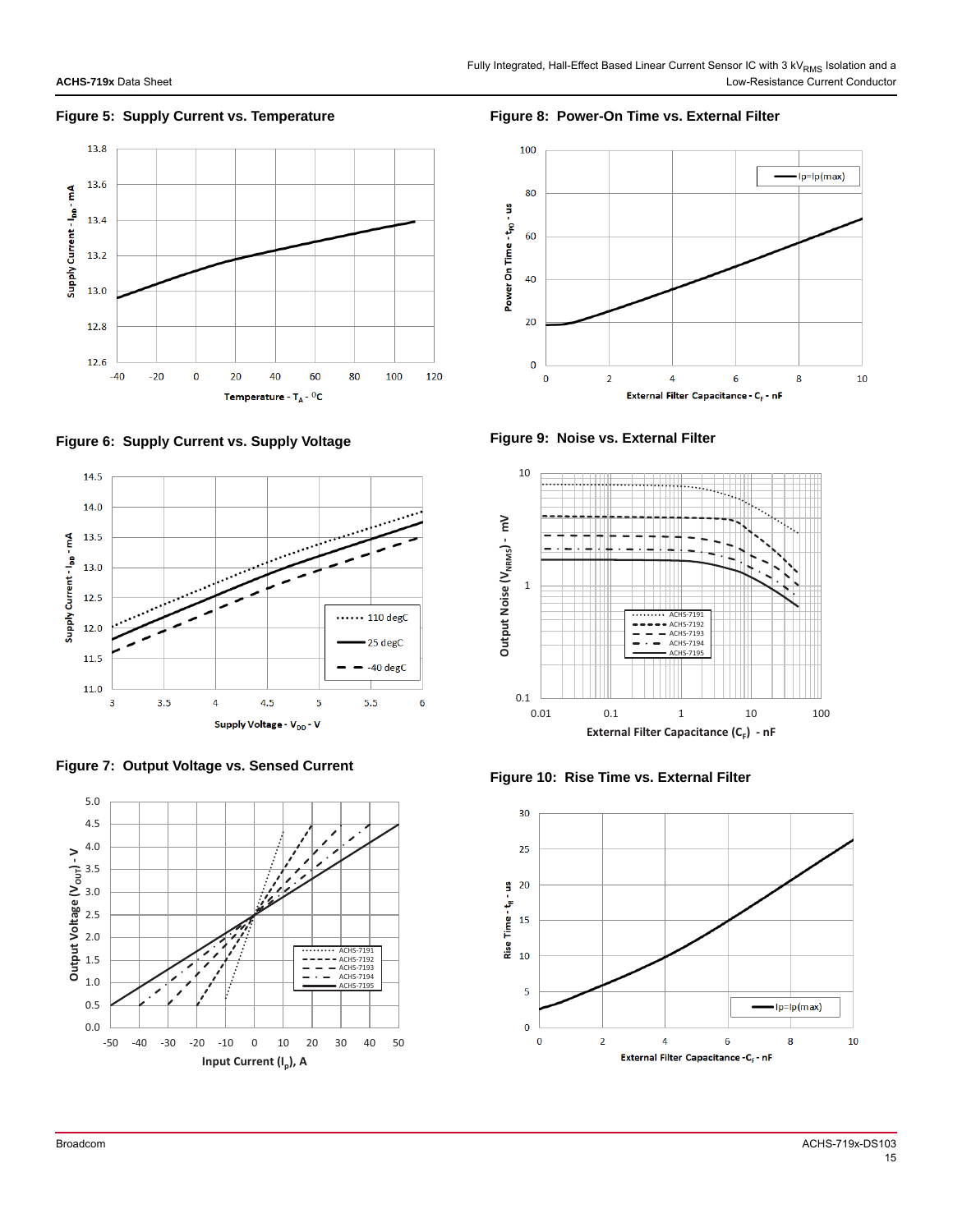# <span id="page-15-0"></span>**Definition of Electrical Characteristics**

The ACHS-719x product series is a Hall-effect current sensor that sends an analog voltage proportional to the magnetic field intensity caused by the current flowing through the input primary conductor. Without a magnetic field, the output voltage is half of the supply voltage. It can detect both DC and AC current.

### **Ratiometric Output**

The output voltage of the ACHS-719x series is ratiometric or proportional to the supply voltage. The sensitivity (Sens) of the device and the quiescent output voltage change when there is a change in the supply voltage  $(V_{DD})$ . For example, for ACHS-7195 when the  $V_{DD}$  is increased by +10% from 5V to 5.5V, the quiescent output voltage will change from 2.5V to 2.75V and the sensitivity will also change from 40 mV/A to 44 mV/A.

### **Sensitivity**

The output sensitivity (Sens) is the ratio of the output voltage ( $V_{\text{OUT}}$ ) over the input current (I<sub>P</sub>) flowing through the primary conductor. It is expressed in mV/A. When an applied current flows through the input primary conductor, it generates a magnetic field that the Hall IC converts into a voltage. The proportional voltage is provided by the Hall IC, which is programmed at the factory for accuracy after packaging. The output voltage has a positive slope when an increasing current flows through pins 1 and 2 to pins 3 and 4. Sensitivity Error ( $E_{\text{SFNS}}$ ) is the difference between the measured sensitivity and the ideal sensitivity expressed in percentage (%).

### **Nonlinearity**

Nonlinearity is defined as half of the peak-to-peak output deviation from the best-fit line (BFL), expressed as a percentage of the full-scale output voltage. The full-scale output voltage is the product of the sensitivity (Sens) and full scale input current  $(I_P)$ .

NL (%) = 
$$
\frac{[(Max\Delta from BFL - Min \Delta from BFL)/2]}{Sens \times Full Scale I_P}
$$

### **Figure 11: Nonlinearity Calculation**



### **Zero Current Output Voltage**

This is the output voltage of ACHS-719x when the primary current is zero. Zero current output voltage is half of the supply voltage  $(V_{DD}/2)$ .

### **Zero Current Output Error**

This the voltage difference between the measured output voltage and the ideal output voltage  $(V_{DD}/2)$  when there is no input current to the device.

### **Total Output Error**

Total output error in percentage is the difference between the measured output voltage at maximum input current  $(I_{PMAX})$  and the ideal output voltage at  $I_{PMAX}$  divided by the ideal output voltage at I<sub>PMAX</sub>.

 $Error$ %) = Measured  $V_{OUT}$  @ IPMAX – Ideal  $V_{OUT}$ @IPMAX  $\times$  100% Ideal VOUT@ IPMAX

### **Power-On Time**

This is the time required for the internal circuitry of the device to be ready during the ramping of the supply voltage. Power-on time is defined as the finite time required for the output voltage to settle after the supply voltage reaches its recommended operating voltage.

### **FILTER Pin**

The ACHS-719x has a FILTER pin for improving the signalto-noise ratio of the device. This eliminates the need for an external RC filter to the  $V_{OUT}$  pin of the device, which can cause attenuation of the output signal. A ceramic capacitor,  $C_F$ , can be connected between the FILTER pin to GND.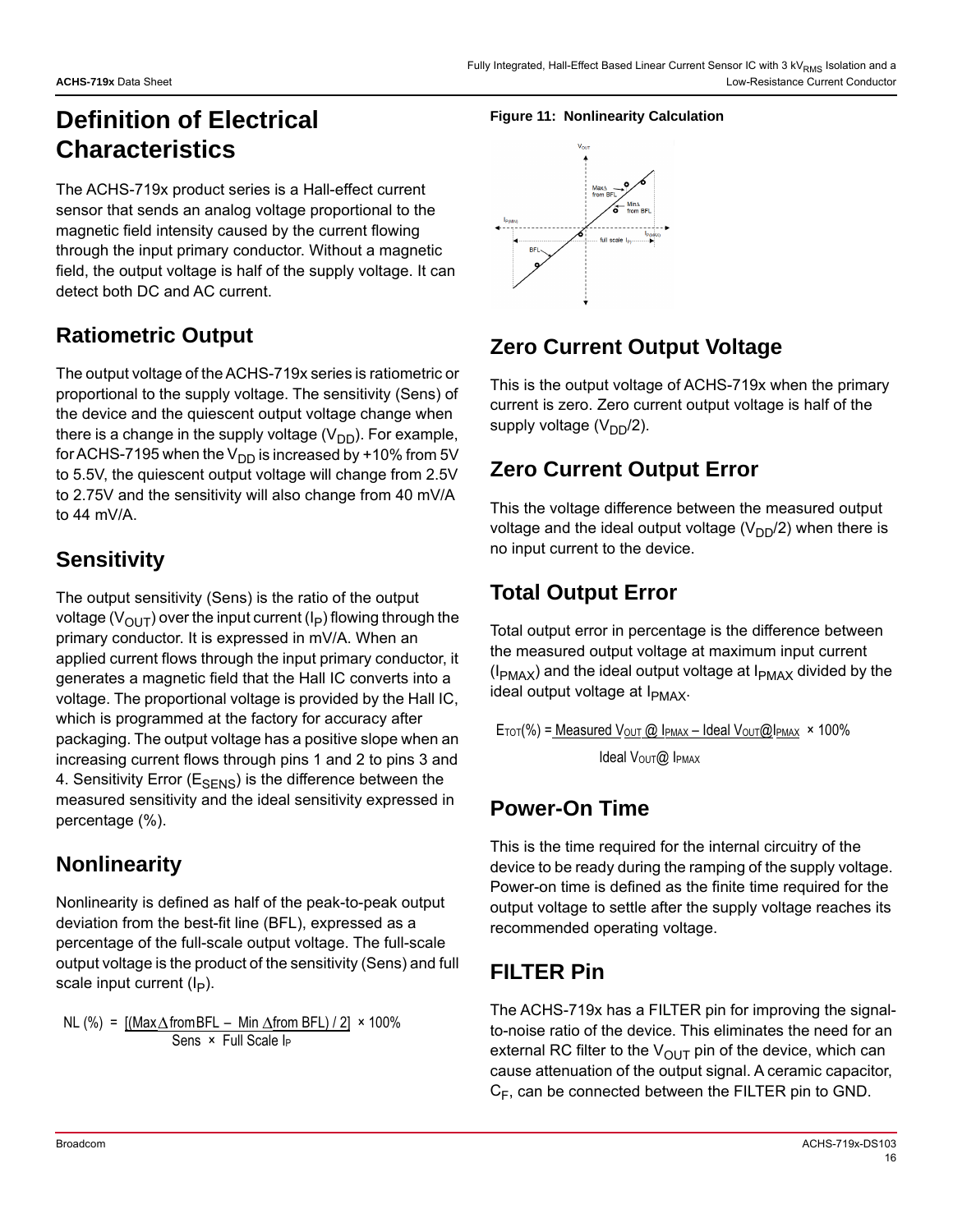# **Application Information**

### **PCB Layout**

The design of the printed circuit board (PCB) should follow good layout practices, such as keeping bypass capacitors close to the supply pin and the use of ground and power planes. A bypass capacitor must be connected between pins 5 and 8 of the device. The layout of the PCB can also affect the common mode transient immunity of the device due to stray capacitive coupling between the input and output circuits. To obtain maximum common mode transient immunity performance, the layout of the PCB should minimize any stray coupling by maintaining the maximum possible distance between the input and output sides of the circuit and ensuring that any ground or power plane on the PCB does not pass directly below or extend much wider than the body of the device.

### **Land Pattern for 4-mm Board Creepage**

For applications that require PCB creepage of 4 mm between input and output sides, the land pattern in [Figure 12](#page-16-1) can be used.

### <span id="page-16-1"></span>**Figure 12: Land Pattern for 4-mm Creepage**



### **Effect of PCB Layout on Sensitivity**

The trace layout on the input pins of ACHS-719x affects the sensitivity. Ensure that the PCB trace connection to the input pins covers the pins fully as shown in [Figure 13.](#page-16-0)

### <span id="page-16-0"></span>**Figure 13: Recommended Trace Layout on the Input Pins**



When the connection to the input pin covers only the vertical portion of the input pin, there is a sensitivity variation of about –0.6% versus the recommended PCB trace layout as shown in [Figure 14](#page-16-2).

### <span id="page-16-2"></span>**Figure 14: Vertical Portion Connection**



When the connection to the input pin covers only the horizontal portion of the input pin, there is a sensitivity variation of about +1.2% versus the recommended PCB trace layout (as shown in [Figure 15\)](#page-16-3).

### <span id="page-16-3"></span>**Figure 15: Horizontal Portion Connection**

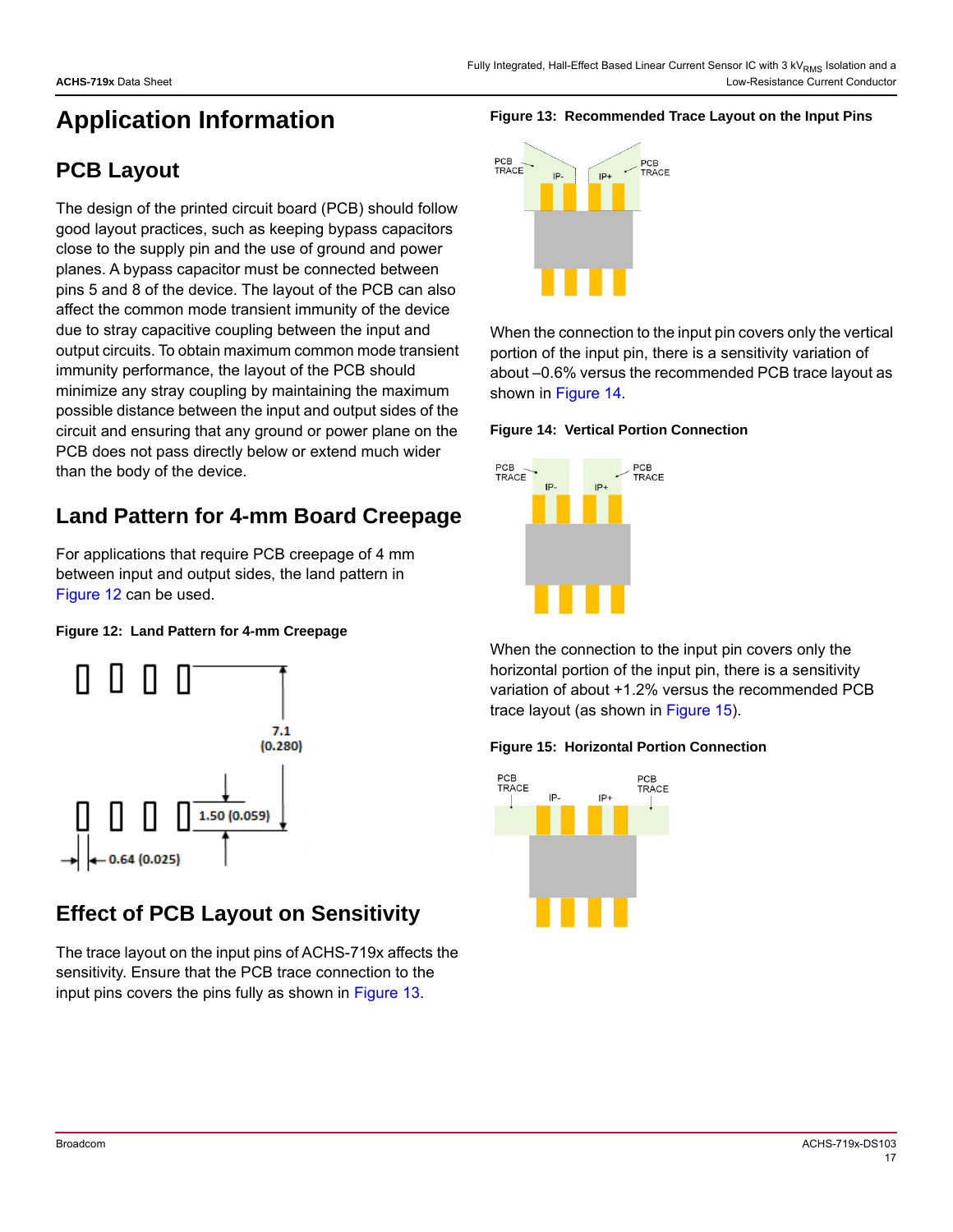### <span id="page-17-2"></span>**Thermal Consideration**

The evaluation board used in the thermal characterization is shown in [Figure 16](#page-17-0) and [Figure 17.](#page-17-1) The inputs IP+ and IPare each connected to the input plane of 4-oz copper with at least 650 mm2 of total area (including top and bottom planes, minus the screw mounting holes). The output side GND is connected to a ground plane of 4-oz copper with 460  $\text{mm}^2$  of total area (including top and bottom planes). The 4-oz copper enables the board to conduct higher current and achieve good thermal distribution in a limited space.

### <span id="page-17-0"></span>**Figure 16: Broadcom Evaluation Board – Top Layer**



**Figure 17: Broadcom Evaluation Board – Bottom Layer** 

<span id="page-17-1"></span>